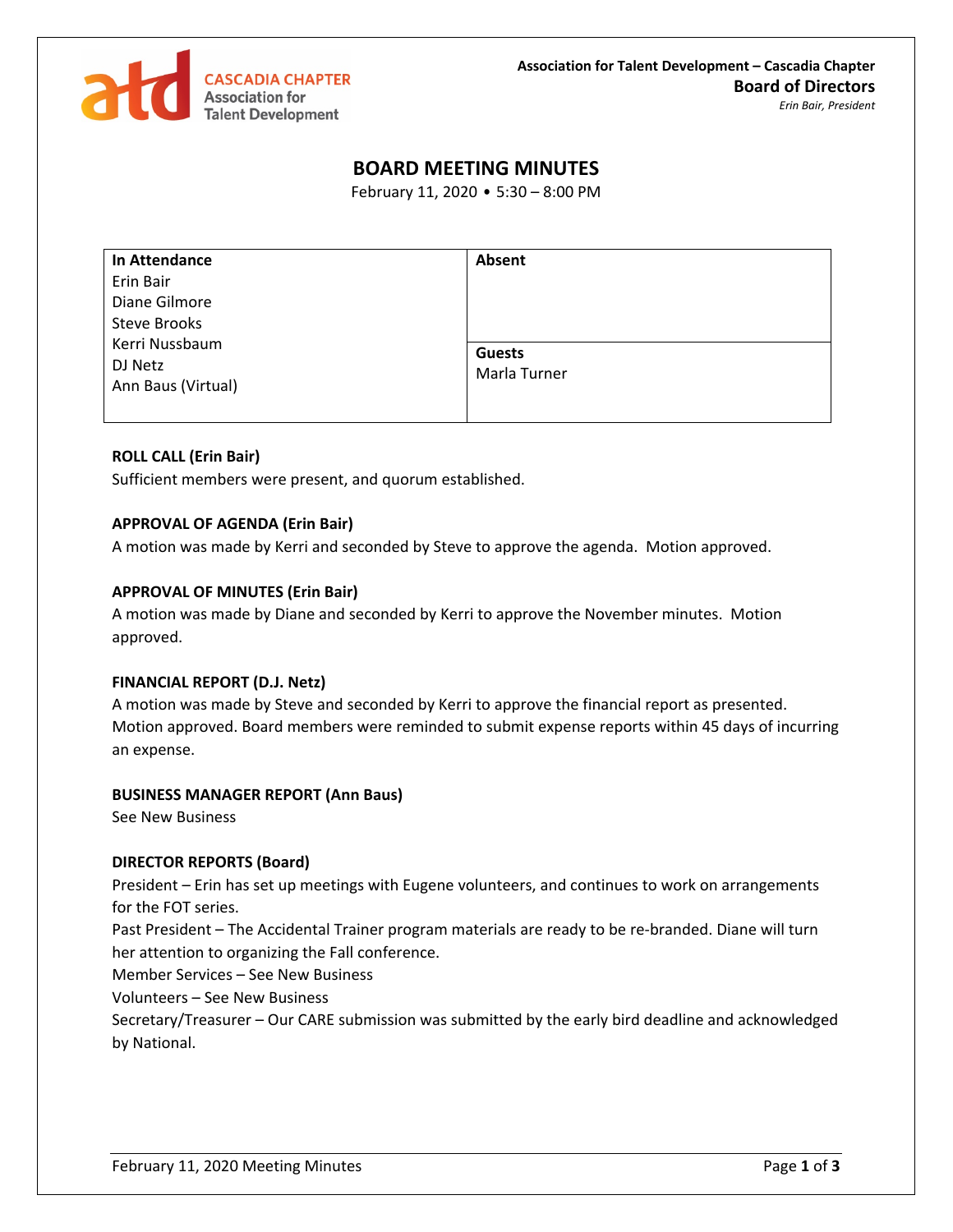## **Standing Agenda Items**

- Chapter Thank Yous: Cards will be signed during the Feb. 17 chapter meeting.
- Monthly Chapter Meeting: Good turn out in January. A volunteer sign-up flip chart will be featured during the February meeting.
- Conference Update: Monique Babin will serve on the conference committee. A request for volunteer committee members will be made during the Feb 17 chapter meeting.
- Half-Day Event Planning: Steve and Erin have the information they need to submit the event write up forms for the March and April events.

## **NEW BUSINESS**

**Chapter Auto Insurance:** Ann described the status of the chapter's auto liability coverage. The chapter has paid for coverage through March. A discussion followed, exploring the need, benefit, and value of this kind of coverage. A motion to discontinue the coverage was made by Kerri and seconded by D.J. Motion approved.

**Storyline Event:** D.J. presented a budget and draft pricing structure with the goal of gathering feedback and perspectives from the board. Due to the high price of this single event, there will not be different prices for non-members. Steve made a motion to allow D.J. to set the final pricing structure for the Storyline event, and Diane seconded. Motion approved.

**Volunteer Tracking Tool:** Steve described the new volunteer tracking section that has been established in Monday.com. He recommended that past conference volunteers be added to the page, so as to have a pool of members to contact when assistance is needed.

**Chapter Website:** Ann provided a written evaluation and comparison between our current web platform and a Wild Apricot solution. Each board member was given an opportunity to declare highlights from the report and ask questions. Erin asked Ann to devote some time in February researching the level of effort and preparing estimates to migrate to Wild Apricot.

**Board Development:** To begin addressing the vacancy of the president elect position, Erin will reach out to Erin Murphy. Erin asked the board to identify chapter members who could be approached about serving in chapter leadership roles.

**Program for Senior Level Members**: Steve suggested a new program offering targeted to senior level chapter members. The program would be an online forum, similar to ODN's Master Mind series. Ann recommended that members pay admission for such an event.

## **CARE MOMENT:**

CARE survey was submitted on January 17<sup>th</sup>.

We are required to achieve 35% joint membership in 2020. The March CARE moment will be dedicated to reviewing guidelines from National about promoting joint membership.

## **GOOD OF THE ORDER:**

Erin and Diane will make appearances at the February FOT. Diane and D.J. will appear at the Feb 28 half-day event.